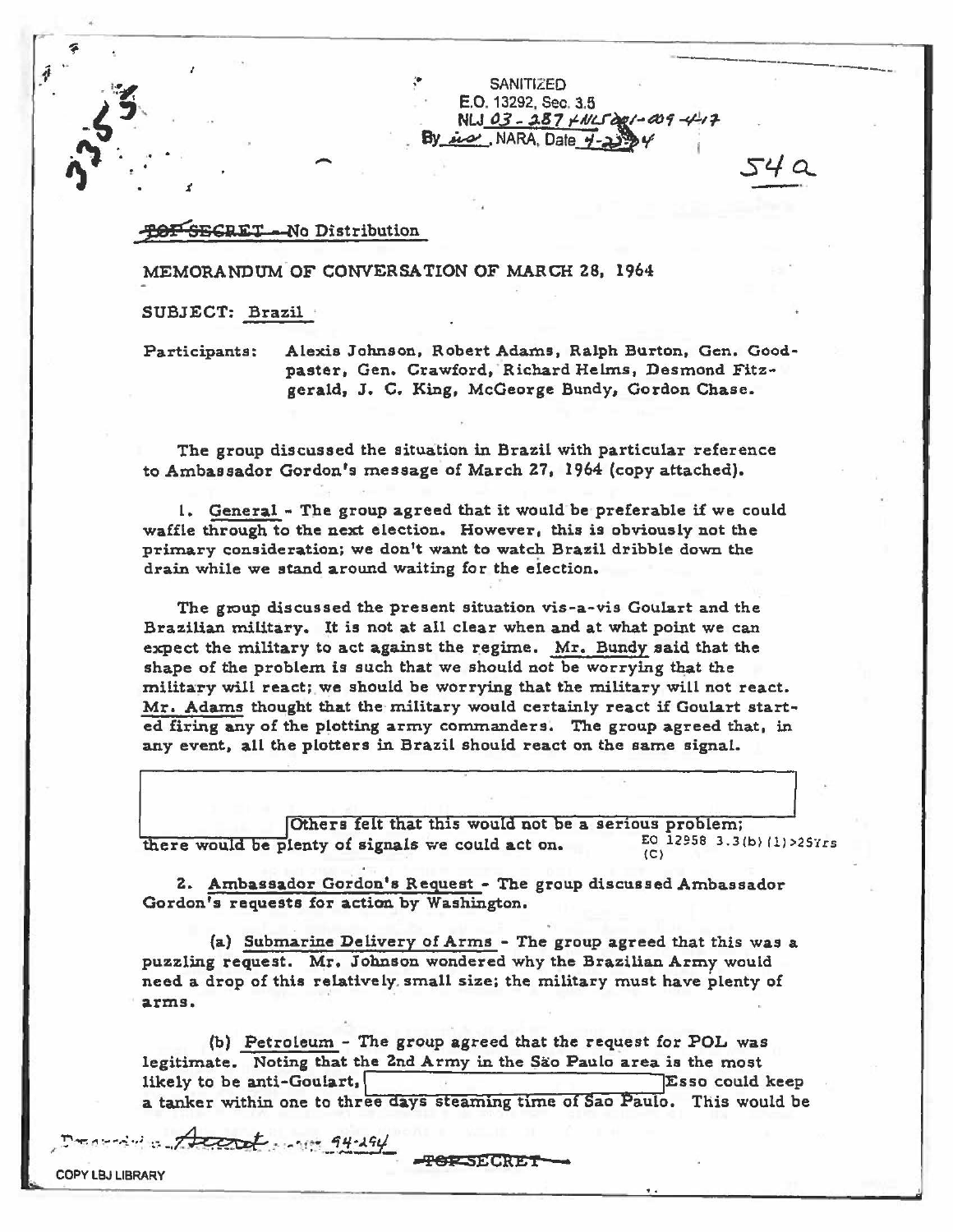·- • *.r ••*   $\gamma_1+\cdots+\delta+\mu_{\mathcal{A}}\equiv\gamma_{\mathcal{A}}\equiv\mathcal{H}_{\mathcal{A}}\otimes\mathcal{H}_{\mathcal{A}}\otimes\mathcal{H}_{\mathcal{A}}^{\mathcal{A}}\otimes\mathcal{H}_{\mathcal{A}}\otimes\cdots\otimes\mathcal{H}_{\mathcal{B}}\otimes\mathcal{H}_{\mathcal{B}}\otimes\cdots\otimes\mathcal{H}_{\mathcal{B}}$  $\mathbf{x} \in \mathbb{R}^d$  ,  $\mathcal{A}_\mathbf{x}$  , -1 .: . . •• • ' .. -· *\_f"' :* • • • • and the start of the start is the state

**Ji'i"' SE5 E'&f** ;. No Distribution - *z* -

 $\mathcal{C}$ 

. ,. ,.

used if an anti-Goulart move takes place. It was noted that the Army must have the ability to march from Sao Paulo to take over Rio; such action, by the way, would probably end the fight.

 $C^{\circ}$ 

{c) Task Force - The group questioned Ambassador Gordon's request for the early detachment of a naval task force for maneuvers in the South Atlantic. Mr. Bundy noted that "· •• the punishment doesn't seem to fit the crime, • • ". Gen. Goodpaster also did not dearly understand how this particular move would be helpful to the anti-Goulart forces at this time.

(d) Public Statement - The general consensus was that there should not be a high-level public statement of concern about the deteriorating situation in Brazil. The group went on to discuss the possibility of stimulating an appropriate editorial in the N. Y. Times or the Washington Post. The group agreed, however, that this would have to be handled carefully since the editorial could easily come out in an unsatisfactory way (e.g.  $^1$ Once again, the State Department has misunderstood the deep revolutionary forces in Latin America...").

(e) Belo Horizonte Meeting - The group agreed that we are better off to let the Belo meeting go on on April 21, and then do what we can to make it a flop. cessful, the meeting might be held in a place where our capabilities for making it a flop are not as great as they are in Belo.

3. Action Items - The group agreed that the following action should be taken:

(a) immediately to get relevant information and to set up an arrangement whereby a tanker will be located within one to three days steaming time of Sao Paulo. Mr. Bundy, noted that we should not let Esso give us any troubles about money; we want no fuss.

(b) Mr. Burton will explore the possibility of getting the N. Y. Times to publish a satisfactory editorial calling attention to the situation in Brazil; among other things, he will try to determine what the N. Y. Times has said about Goulart in the past. Mr. Bundy will explore the possibility of getting an appropriate editorial from the Washington Post·.

(c) State will send a cable to Ambassador Gordon which, inter alia, will say (a) that we are taking action with respect to petroleum, (b) that we are still not clear as to the rationale behind the Ambassador's requests for a submarine drop and for a task force appearance; (c) that we want the Ambassador to review our economic and financial relations with Brazil and give us his recommendation on action we should take; and (d) that we question

**FOR AGGREE** 

,·  $\frac{1}{2}$ 

•' ·, .-... : *)'* ' . ,\_.: ., • •1"

 $\cdots$  .  $\pm$   $\cdot$ ,  $\cdot \cdot \cdot$ 

> *3.)* ....  $(b)(1)$

 $3.3$  $(b)$ (1)